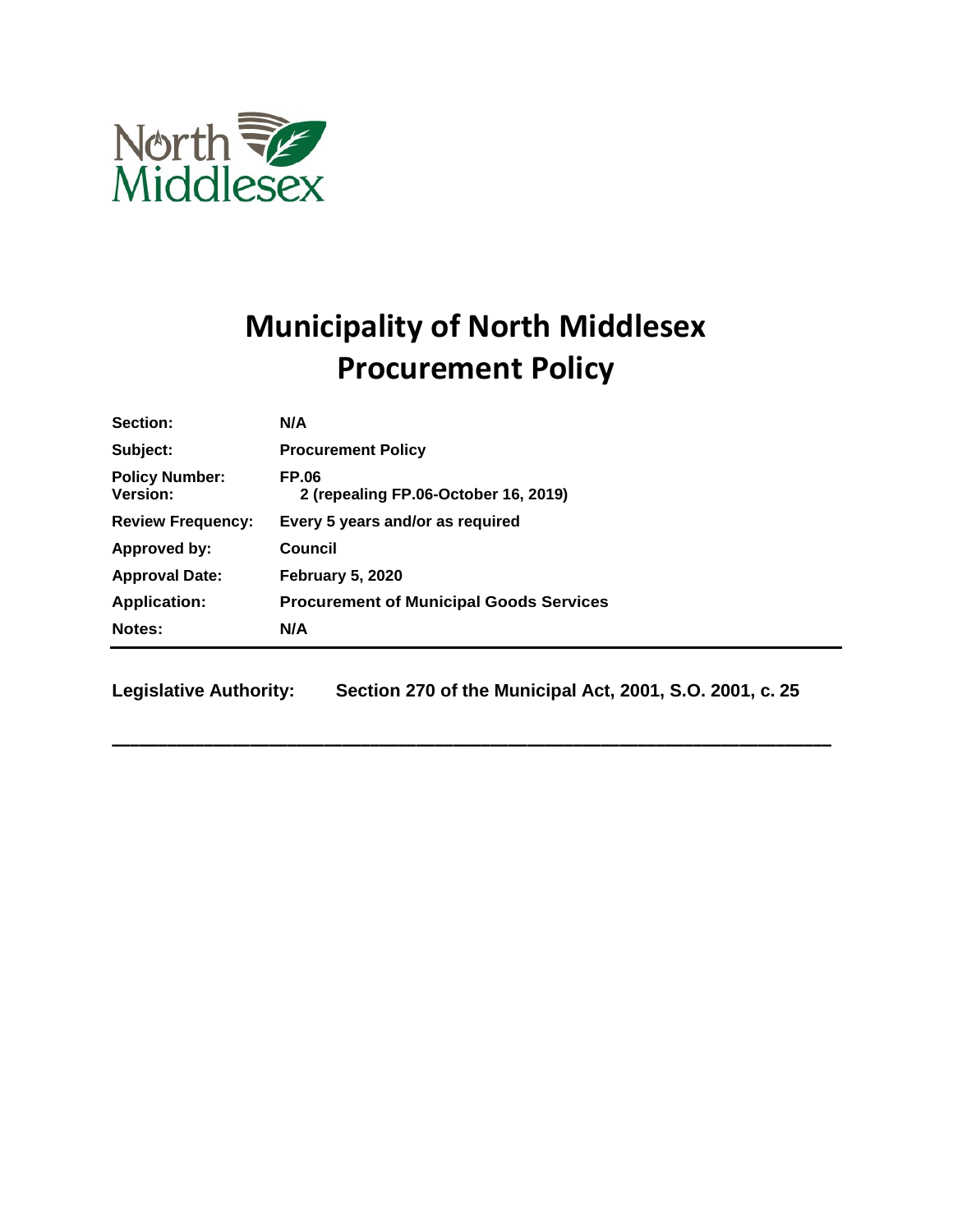# **Table Contents**

| 1.             |  |
|----------------|--|
| 2.             |  |
| 3.             |  |
| 4.             |  |
| 5.             |  |
| 6.             |  |
| 7 <sub>1</sub> |  |
|                |  |
|                |  |
|                |  |
|                |  |
|                |  |
|                |  |
|                |  |
|                |  |
|                |  |
|                |  |
|                |  |
|                |  |
|                |  |
|                |  |
|                |  |
|                |  |
| 8.             |  |
| 9.             |  |
|                |  |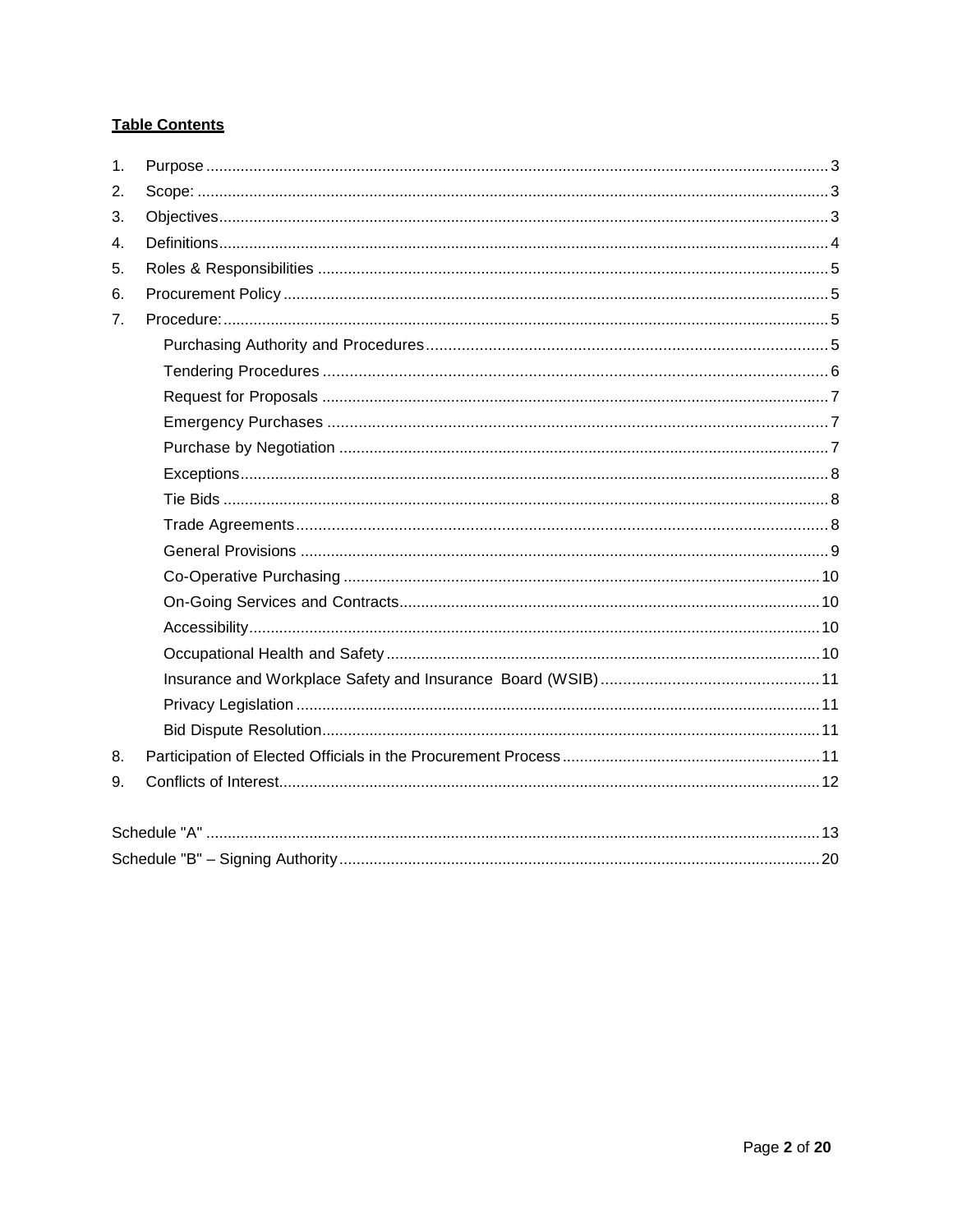#### <span id="page-2-0"></span>**1. Purpose:**

The Municipal Act, 2001, as revised, provides that a municipality shall adopt and maintain a policy with respect to its procurement of goods and services. Council, the public and the business community shall have confidence in the integrity of the procurement policy and staff involved in the procurement process. The purpose is to ensure:

- i. objectivity and integrity in the procurement process;
- ii. fair treatment of all bidders;
- iii. openness, accountability and transparency in all business transactions;
- iv. responsible management of the public funds, municipal finances and assets;
- v. best value is achieved when procuring supplies and services;

To ensure effectiveness and relevance of this policy there shall be a review completed within 5 years of the approval date. The policy remains in force until the review is completed and Council has adopted the revisions.

#### <span id="page-2-1"></span>**2. Scope:**

This policy applies to all purchases of goods and services, lease agreements and the disposal of surplus goods. This policy applies to all staff, including employees, Council members, volunteers, students and contracted staff.

#### <span id="page-2-2"></span>**3. Objectives:**

The Ontario Broader Public Sector Supply Chain Code of Ethics is based upon the tenets listed below. All members of Council and all employees who are authorized to purchase goods, services or construction on behalf of North Middlesex are to adhere to the following:

#### Personal integrity and professionalism

The public expects their taxpayers' money to be used with honesty, due diligence and care. Individuals involved with procurement activities are expected to conduct themselves with integrity and professionalism, show respect for each other and the environment, and safeguard confidential information. Municipal Staff should not engage in any activity that creates, or appears to create, a conflict of interest.

#### Accountability and transparency

All activities involved in the purchase of goods and services using public funds should be fair and transparent, and for the purpose of acquiring the best value for money.

#### Compliance and continuous improvement

North Middlesex has established and will regularly review the policies and procedures around procurement. Staff will recommend improvements as necessary, acquire additional procurement knowledge and skills, and share best practices.

Further, North Middlesex Employee Code of Conduct and Council Code of Conduct shall govern appropriate conduct and decision making within the authority granted under this policy.

No member of staff or Council may receive a personal benefit from any contract for supplies and/or services or benefit from the very nature of their employment with North Middlesex or their being on Council, as the case may be.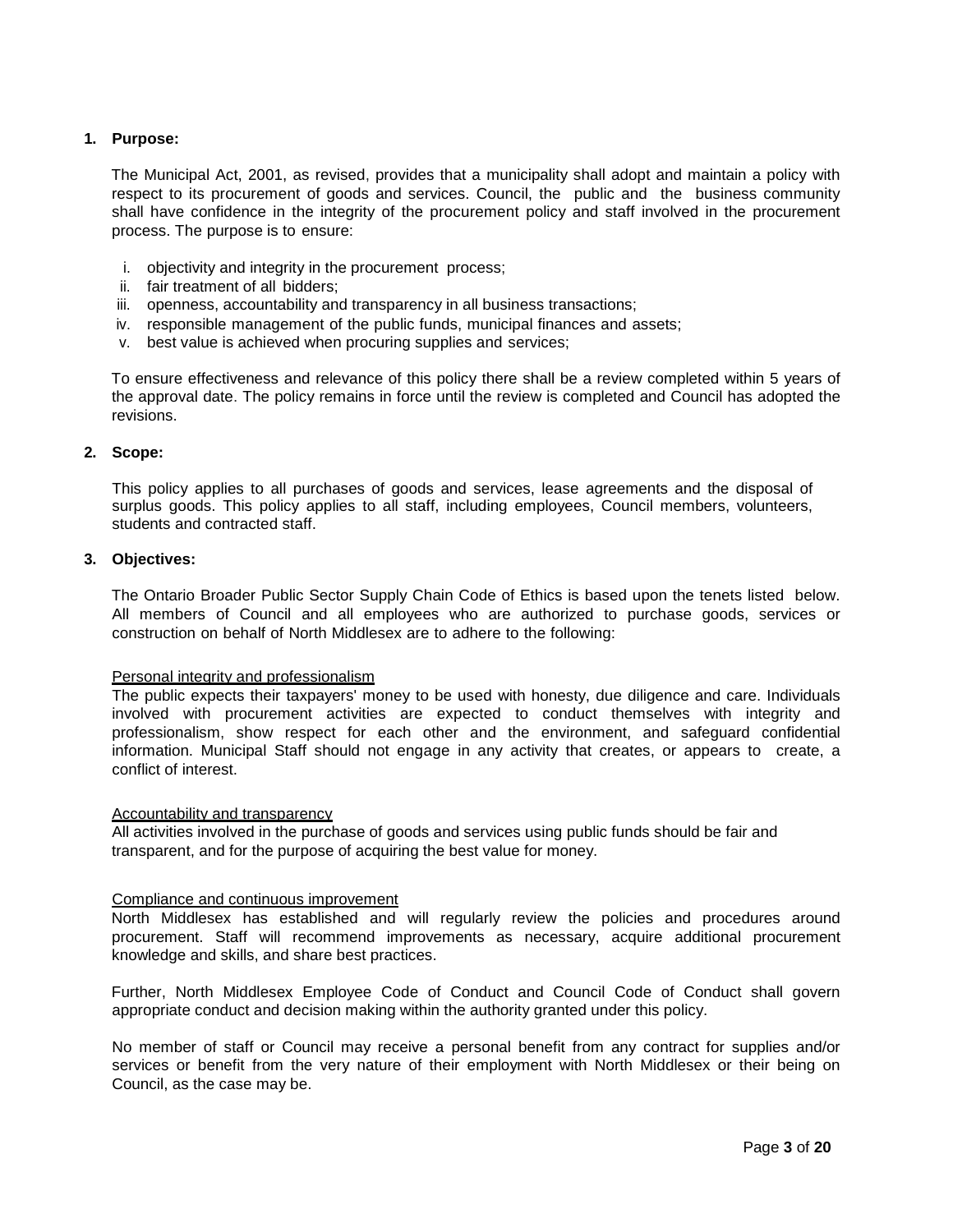#### <span id="page-3-0"></span>**4. Definitions:**

In this policy the following definitions are used:

- **a) "Approved Budget"** means the annual budget approved by the Municipality and any amendment thereto.
- **b)** "**Blanket Order"** means the agreement wherein a vendor will sell certain items to the Municipality for an agreed period of time with established terms andconditions.
- **c)** "**CAO"** means the Chief Administrative Officer of the Municipality as appointed by by-law.
- **d) "Capital Expenditure"** means those expenditures identified by the Council of the Municipality in annual budget estimates in the Capital portion of the budget.
- **e) "Conflict of Interest"** is defined as a situation or circumstance, real or perceived, which could give a supplier or consultant an unfair advantage during a procurement process or compromise the ability of a supplier or consultant to perform its obligations under their contract.
- **f) "Council"** means the Council of the Municipality of North Middlesex.
- **g) "Department Manager"** means a Director of one of the departments operating within the Municipality.
- **h) "Emergency Purchase"** means a purchase made in a crisis situation where immediate action is required to prevent the possible loss of life or property or significant financial loss or environmental impacts.
- **i) "Elected Officials"** means individual member(s) of North Middlesex's elected Council.
- **j) "Generic"** means that no specific brand or name shall be included as part of the specifications unless such a brand or name is required to identify the intent of a purchase, order or proposal.
- **k) "Municipality"** means the Municipality of North Middlesex.
- **l) "Purchasing Designate"** means a person designated by a Department Manager to exercise any or all responsibilities of that Department Manager with respect to policy. The Department Manager must notify the Treasurer in writing of the name(s) of the Purchasing Designate(s) within their Department.
- **m) "Quotation"** means a written offer to sell or a "bid" obtained from selected suppliers to supply stipulated goods or services at a particular price.
- **n) "Request for Proposal"** also known as RFP is the process used to solicit Bids from bidders for the purchase of Goods or Services where a clearly defined specification is not available or is difficult to develop due to unknown factors or uncertainty of requirements. The decision to award to a proponent is based on evaluation criteria that will determine the proposal containing the highest value for the municipality. Price is not always the deciding factor and negotiation may be used to reach final agreement with the successful proponent.
- **o) "Request for Tender"** also known as RFT is a request for Bids where the specifications are defined. Price is not always the deciding factor and negotiation may be used to reach final agreement with the successful proponent.
- **p) "Services"** means items such as telephone, gas, water, hydro, janitorial and cleaning services,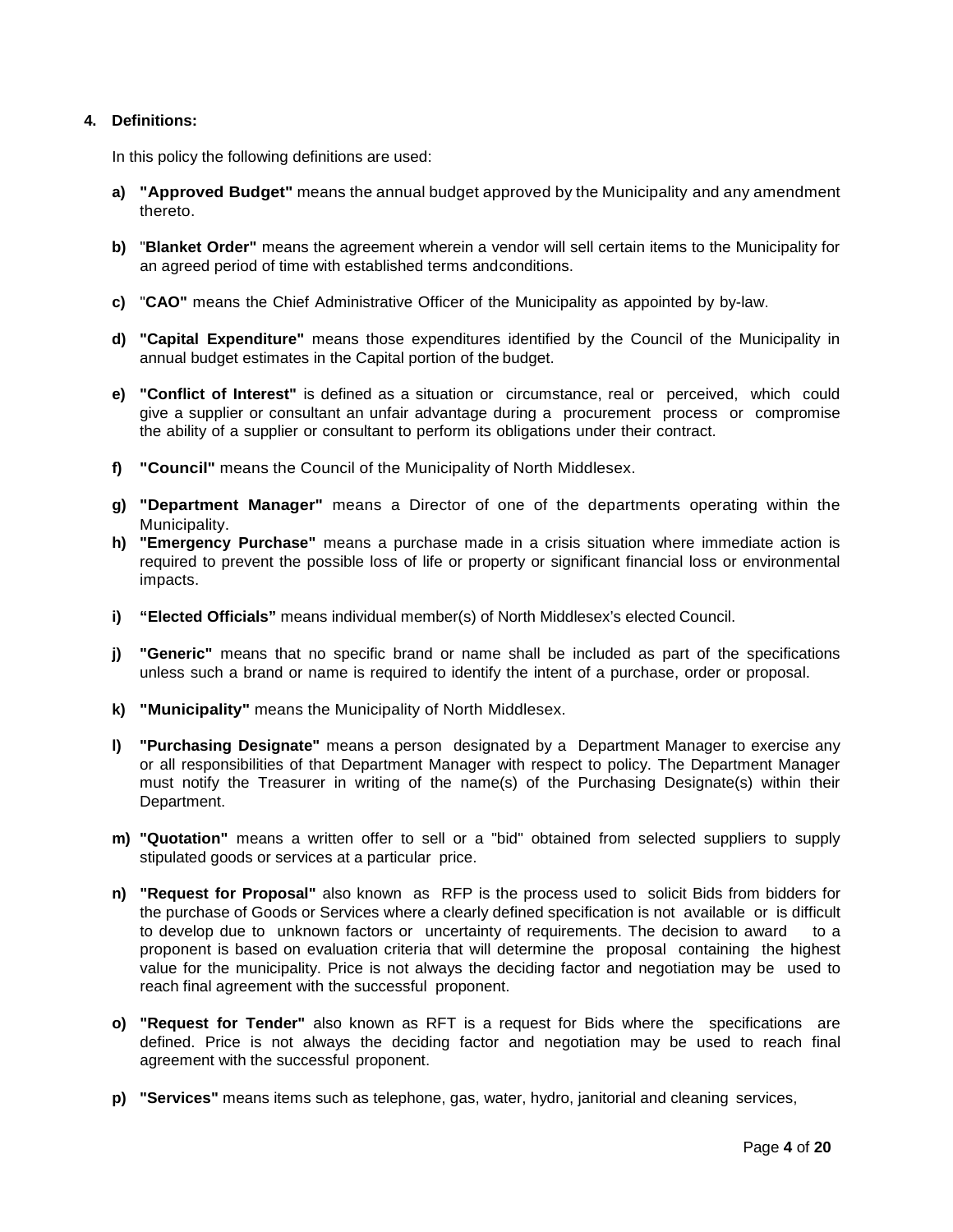consultant services, legal surveys, medical and related services, insurance, leases for grounds, buildings, office or other space required by the Municipality and the rental, repair or maintenance of equipment, machinery, or other personal and real property.

- **q) "Small Order Purchases"** means the purchase of goods and services up to an amount not exceeding \$25,000.00.
- **r)** "**Supplies"** means goods, wares, merchandise, material and equipment.
- **s) "Tender"** means a document, which sets out particular specifications for the commodity or service required. This can also refer to an offer in writing to execute some specified work or to provide some specified articles at a specified rate.
- **t) "Treasurer"** means the Treasurer of the Municipality.
- **u) "Vendor"** shall mean any person or enterprise supplying goods or services to the Municipality.

#### <span id="page-4-0"></span>**5. Roles & Responsibilities:**

The Council of the Municipality of North Middlesex has ultimate authority for all expenditures. Council delegates this authority by the authorization of budgets or by specific resolution. The Treasurer cannot pay for any item that has not been authorized by Council through budget appropriation or specific resolution.

Resolutions approving budget amendments, capital expenditures or special appropriations shall reference the purpose of the expenditure, cost estimates or expenditure limitation.

#### <span id="page-4-1"></span>**6. Procurement Policy:**

The Department Manager shall be responsible for approval of accounts within the approved budget for their Department or any amendment to same as approved by Council. The Department Manager may appoint a Purchasing Designate to exercise any or all responsibilities assigned to that Department Manager by this Purchasing Policy. It is the Department Manager's responsibility to notify the Treasurer in writing regarding the name of the Purchasing Designate.

Staff reports recommending budget amendments, capital expenditures or special appropriations shall be approved by the relevant Department Manager prior to presentation to Council. The Municipality shall give proper notice in preparing a budget amendment.

# <span id="page-4-3"></span><span id="page-4-2"></span>**7. Procedure:**

#### **Purchasing Authority and Procedures**

A Department Manager and/or CAO are hereby authorized to make Small Order Purchases for goods or services under \$25,000 from such vendors and upon such terms and conditions, as the Department Manager deems appropriate. The Department Manager will attempt to obtain competitive prices.

A Department Manager and/or CAO are hereby authorized to make Quotation Purchases for goods or services between \$25,000.00 and not more than \$100,000.00 from such vendor and upon such terms and conditions as the Department Manager deems advisable, subject to first obtaining at least three (3) written quotations, whenever possible. Bid documents and specifications (as applicable) can be issued and received by e-mail and/or fax transmission at the originating Departments location. The bid details are to be maintained within the originating Department for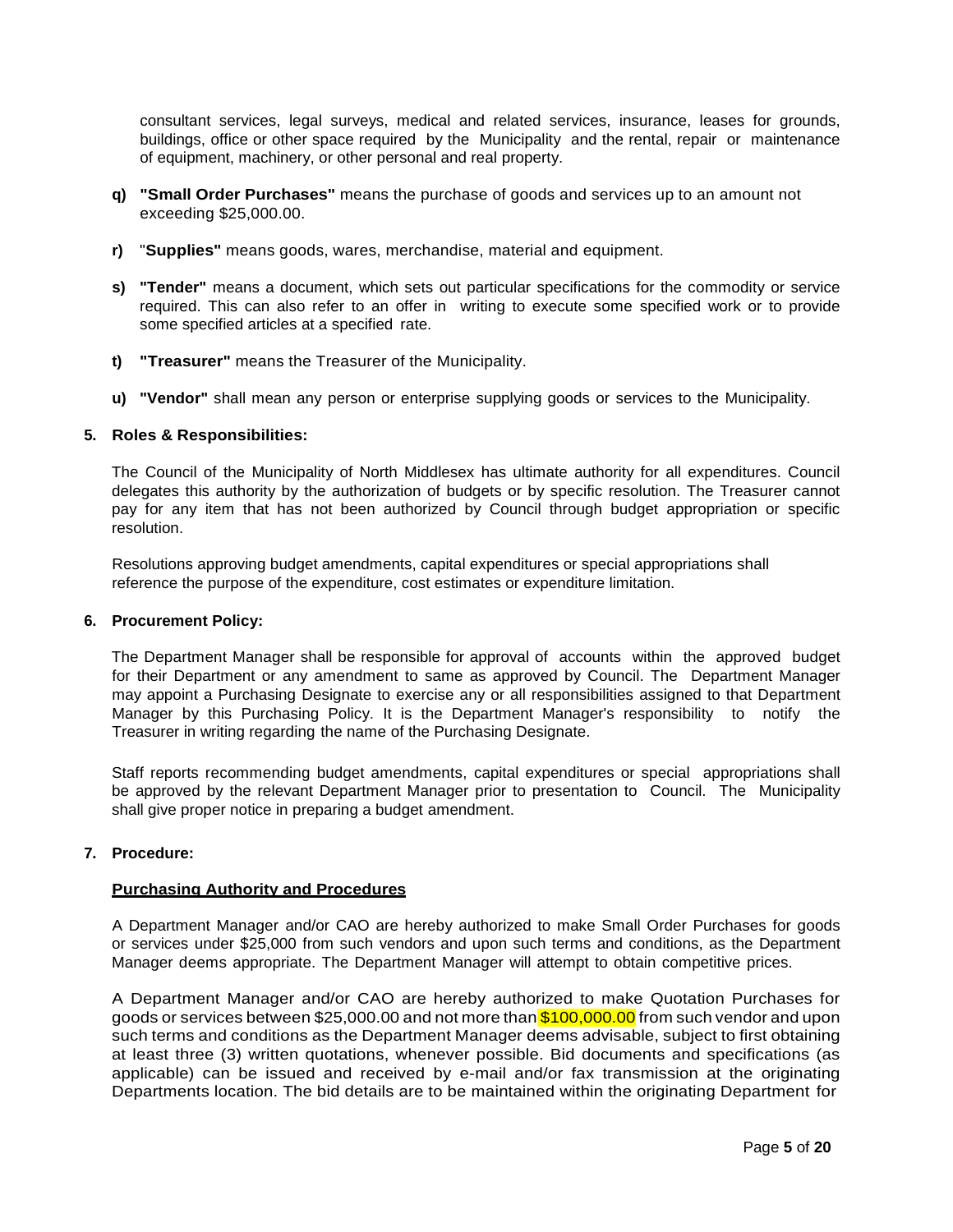#### three years.

The Department Manager and/or CAO shall not order goods or services exceeding \$100,000.00 without requesting and obtaining sealed tenders for the goods and services unless specifically authorized to do so by a resolution of Council for a particular transaction. Bids must have a submission label detailing the project name, bidder's name and address. All attempts must be made to obtain at least three (3) written tenders whenever possible. See tendering procedures.

Notwithstanding the above, adherence to this Procurement Policy is not required with respect to those items listed below, or to a transaction specifically authorized by resolution of Council to be exempt from this purchasing policy:

- Purchases for consulting services for a program where services (i.e. bridge inspection/evaluation) have been awarded to a consulting firm on an on-going basis, where clearly identified in the budget.
- Purchases for the supply and placement of road material throughout the Municipality in excess of \$50,000 but not to exceed \$100,000 when clearly identified in the budget.
- Purchases of replacement parts, where the original equipment manufacturer is the sole provider of that equipment.
- Single source supply. If the single source supply is in excess of \$25,000, Council approval is required.

A Department Manager and/or CAO shall ensure that unspecified capital expenditures in an amount exceeding \$25,000.00 in the annual estimates receive prior Council approval.

Council Approval is not required if all of the following conditions have been met:

- The total value of the quotation is less than the amount approved in the current year estimates.
- The contract is being awarded to the lowest bidder meeting the specifications.
- There are no Senior Government requirements for Council approval of a quotation.

#### <span id="page-5-0"></span>**Tendering Procedures**

The following tendering policy shall apply to the purchase of all types of goods, works and services where the estimated cost is expected to exceed \$100,000.

All Tenders shall be advertised electronically on either the Municipal website or an integrated online portal for the public bid distribution for at least fourteen (14) calendar days preceding the closing date for tenders or for a longer period if required by trade agreement.

All addenda material will be posted at minimum 48 hours prior to bid closing. Tender closing may be extended to allow sufficient time for bidders to consider Addenda materials.

All Tenders shall include the provision "the lowest or any bid will not necessarily be accepted".

All tenders shall close at 12:00 p.m. on the date specified in the advertisement (or otherwise determined by municipal staff). Late bids will not be accepted. Tenders shall be opened at a public tender opening immediately following the tender closing by the appropriate Department Manager or Purchasing Designate, at least one (1) other staff member and any other person deemed necessary.

A record of the tendered prices will be noted together with the list of tenderers. Tenders will be referred to the appropriate Department Manager for review.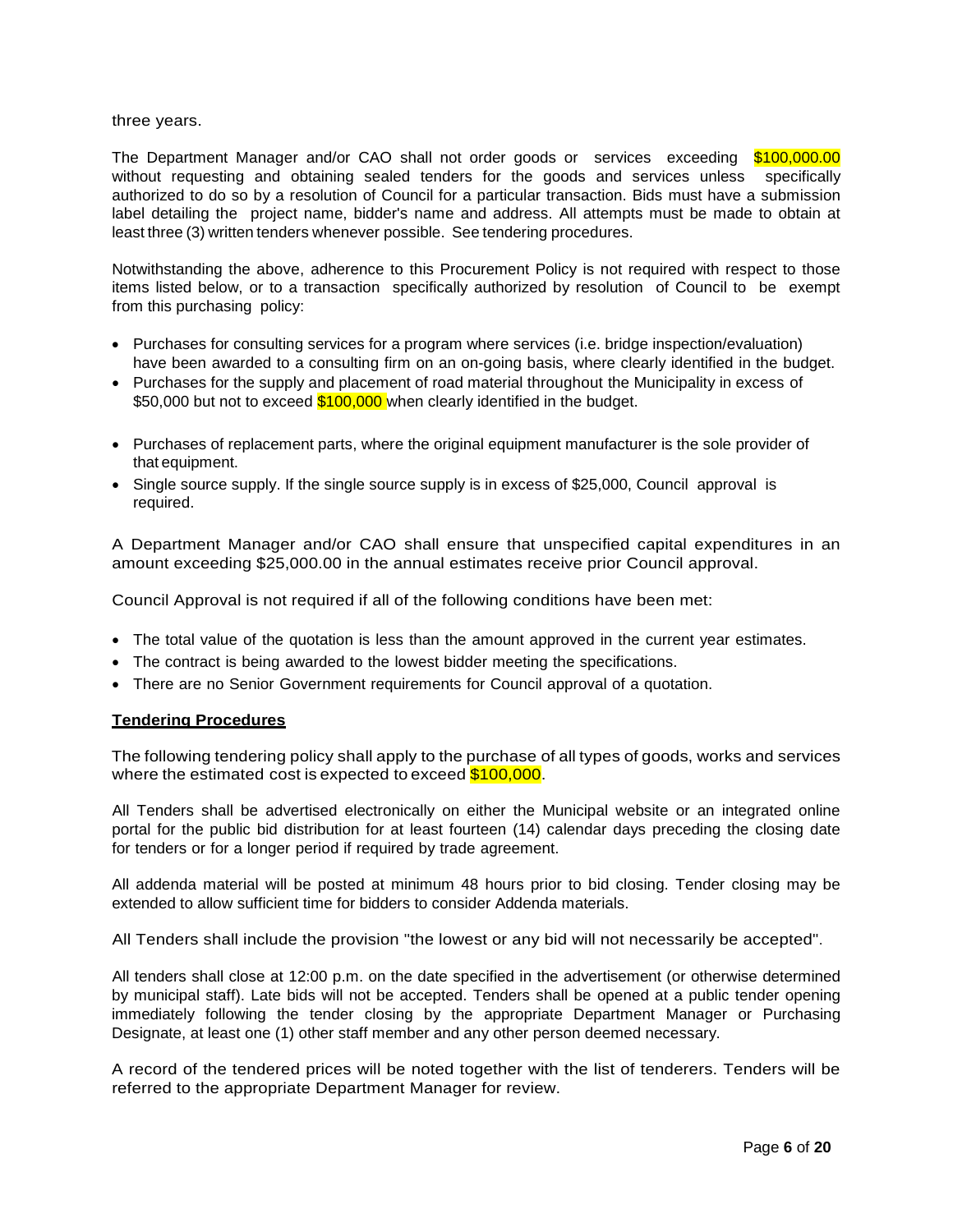A request for information maybe be required where there is doubt regarding a Company's ability to meet the terms of the tender. A bid may be deemed non-compliant if the bidder is unable to provide proof, to the satisfaction of the Department Manager, that they are experienced and capable of meeting the terms of the tender.

Tender calls shall require deposits and bonding where a signed contract is used as follows:

- Certified cheque or bid bond for an amount not less than \$5,000, or more than 10% of the tendered price.
- Performance bond in the amount of 100% of the tendered price.
- Labour and Material Payment bond in amount not less than 50% of the tendered price.

The acquisition of major equipment does not require tender deposits, performance or payment bonds.

Council Approval is not required if all of the following conditions have been met:

- The total value of the tender is less than the amount approved in the current year estimates.
- The total value of the tender is less than \$100,000.
- The contract is being awarded to the lowest bidder meeting the specifications.
- There are no Senior Government requirements for Council approval of a tender.

#### <span id="page-6-0"></span>**Request for Proposals**

A Department Manager may use a request for proposal in place of a Request for Tender when goods or services cannot be specifically stipulated or when alternative methods are being sought to perform certain functions or services.

In the case of requests for proposals, Terms of Reference for the project, including information pertaining to the evaluation of the Request for Proposal, shall be issued to perspective applicants.

#### <span id="page-6-1"></span>**Emergency Purchases**

A Department Manager is hereby authorized to make Emergency Purchases that exceed \$25,000.

A Department Manager who has made an Emergency Purchase shall present a report to Council at the meeting immediately following the Emergency Purchase.

#### <span id="page-6-2"></span>**Purchase by Negotiation**

A Department Manager may, under direction of the Chief Administrative Officer, purchase by negotiating with one or more vendors. In such a case, the requirement for inviting Tenders and Quotations may be waived under the following conditions:

- When, due to market conditions and in the judgment of the Department Manager, goods are in short supply.
- Where there is only one source of supply for the goods and services.
- Where Small Order Purchases for goods or services are to be obtained by means of a Blanket Order from sole source vendors or suppliers or from retail or wholesale venders where a Quotation is impractical.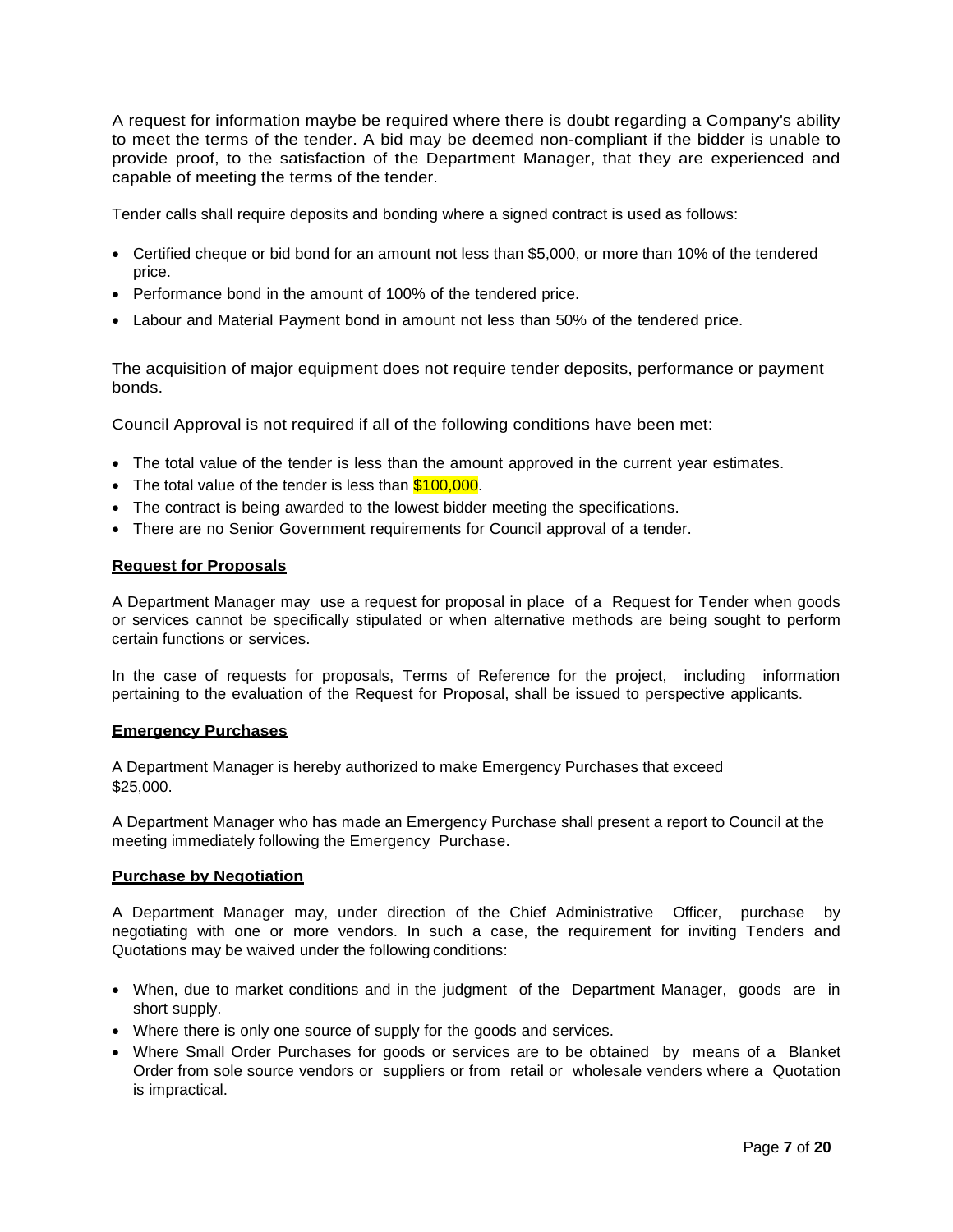- Where the Department Manager has been previously unsuccessful in breaking identical bids and the same goods are then required.
- Where the lowest bid meeting specifications is excessive in total cost and/or exceeds the estimated costs by 10 percent.
- Where all bids received fail to meet the specifications and/or tender terms and conditions and it is impractical to recall Tenders or Quotations.

Inrespect of any negotiated purchase exceeding \$25,000, the CAO shall review same, and if so advised, shall recommend that Council approve the negotiated purchase at the next scheduled meeting of Council.

The methods of negotiation shall be those accepted as standard negotiating practice and shall employ fair and ethical practices. The information pertinent to and the results of all such negotiations shall be reported to the Chief Administrative Officer and shall, at his or her direction, be reported to Council.

#### <span id="page-7-0"></span>**Exceptions**

The purchasing methods described in this procurement policy shall not apply to the following goods and services:

- Training and education
- Memberships
- Reimbursement of Employee and Councilor Expenses
- Payroll deductions
- Licenses, including Hardware and Software Licenses and maintenance contracts
- Employee benefits
- The hiring of contract employee's
- Debenture payments
- The borrowing and investing of money the rental, lease, purchase and sale of property, land or accommodation
- Insurance premium payments, claim settlements and adjuster services
- Damage claims
- Legal fees and other professional services related to litigation or legal matters
- Consulting fees with respect to employee matters
- Utilities

# <span id="page-7-1"></span>**Tie Bids**

In the event that two or more identical Bids are received a best and final offer(s) will be solicited from each Vendors in order to break the tie. If this effort is unsuccessful, then a draw will be held to determine the successful Vendor (the first drawn Vendor shall break the tie).

#### <span id="page-7-2"></span>**Trade Agreements**

The Municipality does not have or use any "Local Vendor or Supplier Preference" in its dealings, in order to comply with the *Ontario Discriminatory Business Practices Act, R.S.O., 1990*, as amended, the Canadian Free Trade Agreement, 2017 c.5, as may be amended from time to time; the Competition Act. R.S.C. 1985, c.C-34, as may be amended from time to time; and The Canada-European Union (EU) Comprehensive Economic and Trade Agreement (CETA), as may be amended from time to time.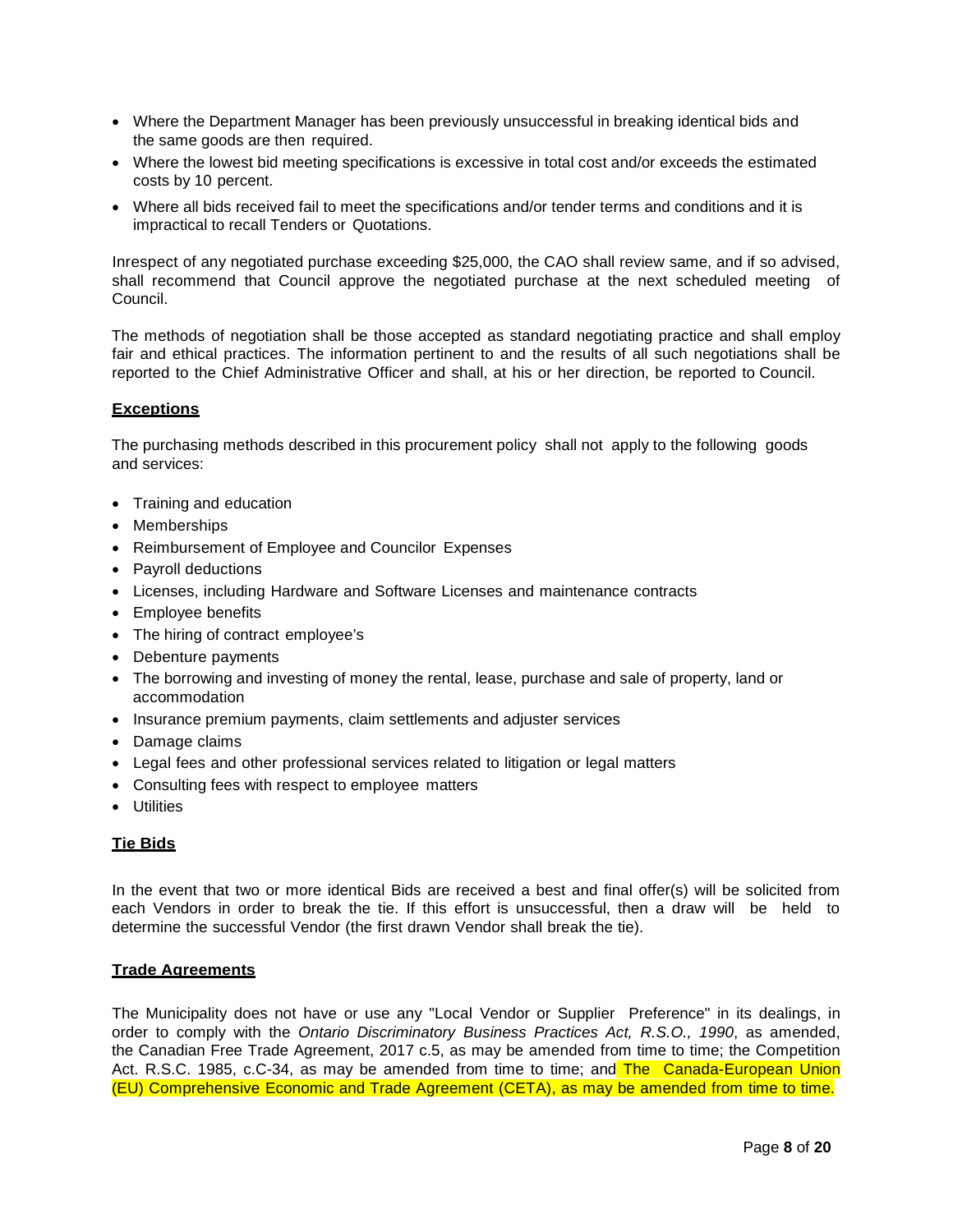In the evaluation of contract award(s) the Municipality shall not impose or consider local content or other economic benefits criteria that are designed to "favour":

- a) The goods or services of a particular Province or region, including goods and services included in a construction contract; or
- b) The suppliers of a particular Province or region of such goods or services.

The Municipality must follow provisions of applicable trade agreements. Where these trade agreements do not require the Municipality to conduct procurement through a competitive process, the Municipality is strongly encouraged to utilize a competitive approach to procurement.

The Municipality is required to comply with any amendments to applicable trade agreements approved after adoption of this Policy.

#### <span id="page-8-0"></span>**General Provisions**

A Department Manager may request exemption from any or all of the purchasing methods outlined in this policy by submission of a request to the CAO and Council. Such exemption may be granted by resolution of Council.

Neither the CAO nor any Department Manager or other employee shall divide, stagger or alter any contract or purchase to avoid any requirements of this policy.

No employee or elected official of the Municipality shall purchase or offer to purchase on behalf of the Municipality any goods or services except inaccordance with the policy.

No personal purchases shall be made by the Municipality for elected officials or employees.

The purchase of goods and services from firms located within the boundaries of the Municipality shall be encouraged whenever possible, on the basis of all other selection criteria being equal.

Performance evaluations may be undertaken on suppliers and providers of service.

The CAO and Department Manager shall ensure that in all purchases, price and past performance shall be the prime selection criteria provided all specifications are met. Such specifications are to be generic or "as equivalent". All factors influencing the purchasing decision are to be included in the specifications.

Each Department Manager or the Purchasing Designate shall ensure that, in respect of his or her department, all invoices and accounts from vendors shall be authorized, inaccordance with this policy, prior to payment. Authorization in the form of signatures of the Department Manager and staff denoting clerical accuracy, budgetary or specific resolution approval and indication that goods and services were received in good order must be in place. These required signatures are deemed to authorize payment.

Between the last regular meeting of Council in any year and the adoption of estimates for the next year, the Treasurer is authorized to pay the accounts of any ordinary business transactions of the Municipality that are required to maintain services. This shall include the payment of accounts or previously approved capital items andprojects.

After the adoption of estimates, the Treasurer is authorized to pay the accounts approved by the appropriate Department Manager and to pay contract accounts upon receipt of evidence of value received and which is approved by the appropriate Department Manager.

The Department Manager shall ensure that any estimated or actual over expenditure of a department's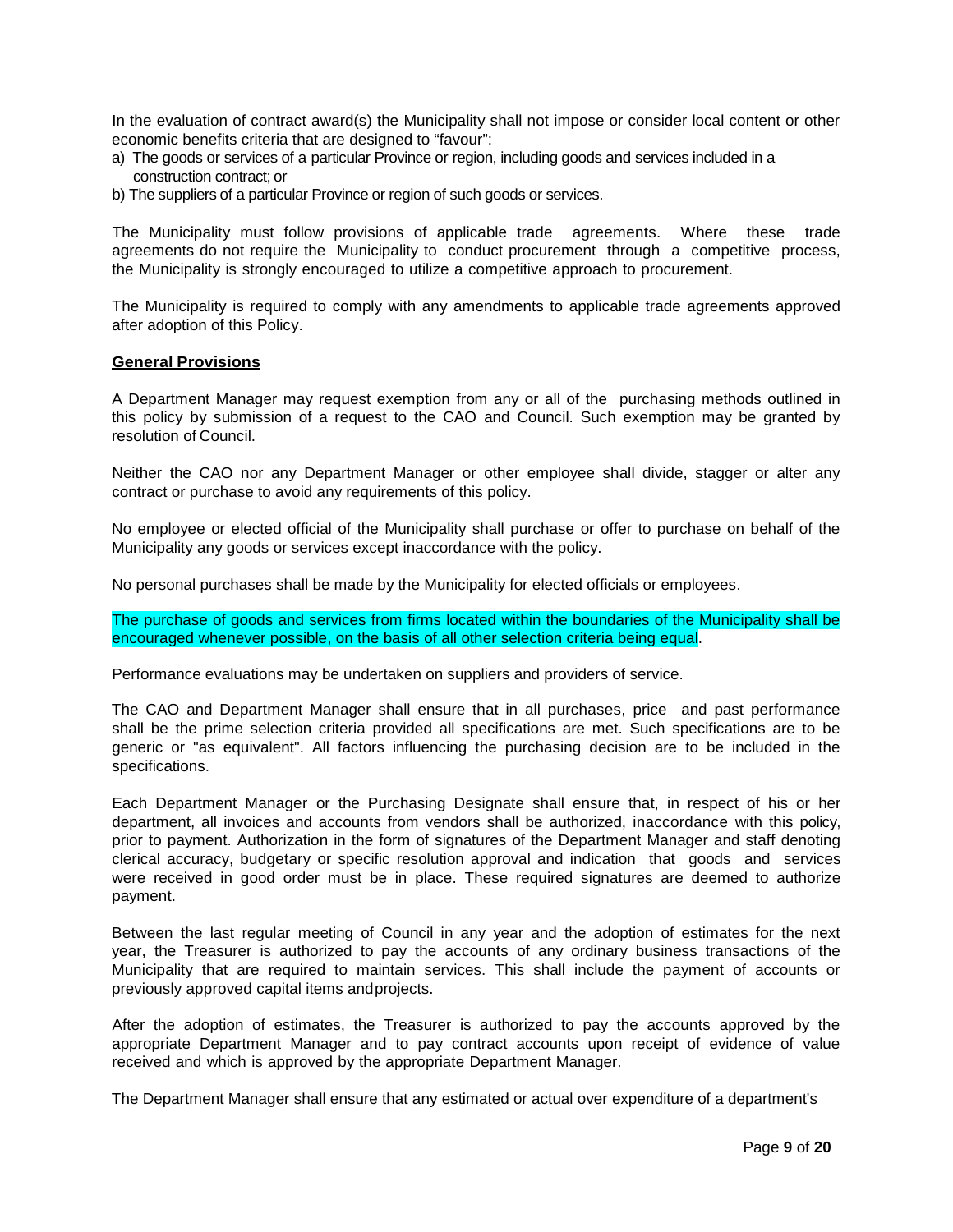facility, program or capital budget will be reported to Council.

#### <span id="page-9-0"></span>**Co-Operative Purchasing**

The Municipality may and is encouraged to participate with other municipalities, municipal agencies or public authorities in co-operative purchase ventures when the best interest of the Municipality will be served such as but not limited to Elgin Middlesex Oxford Purchasing Co-operative (EMOP).

In the event that participation in a co-operative purchase venture does not comply with the Municipality's purchasing policy, Council shall authorize participation in the purchase venture.

#### <span id="page-9-1"></span>**On-Going Services and Contracts**

This Section is intended to deal with on-going services and contracts the Municipality has with various suppliers. Examples the following:

- Audit Services Banking Services
- Food Management Services
- Provision of Property and Liability Insurance
- Provision of Health Care Benefits Maintenance and Cleaning Contracts
- Counseling and Employment Assistant Services

At the time of renewal, the Department Manager may recommend to Council that the service be continued, or that it be tendered or that quotations be obtained.

#### <span id="page-9-2"></span>**Accessibility**

When procuring goods, services and facilities, the Municipality of North Middlesex will comply with the requirements of the Ontario Human Rights Code, the Accessibility for Ontarians with Disabilities Act, 2005 and its associated standards enacted through regulation. The Municipality will integrate appropriate accessibility design, criteria andfeatures intothe purchasing process.

Where it is not practicable to incorporate accessibility design, criteria and features, the Municipality will prepare an explanation as to why accessibility is not included, and provide this explanation to the public, uponrequest.

Where a third party is retained for services, the contractor shall ensure that any information, products, deliverables and/or communication (as defined in the Integrated Regulation) produced pursuant to the Contract shall be in conformity with World Wide Web Consortium Web Content Accessibility Guidelines (WCAG) 2.0 Level AA and shall be provided in accessible Word, Excel, PowerPoint, PDF, etc.

In accordance with Ontario Regulation 191/11 (Integrated Accessibility Standards Regulation), the contractor is responsible to ensure that all of its employees and volunteers are adequately trained. The Municipality may request training logs from contractors. A formal signoff is required from all contractors which is attached as 'Schedule B'.

The Guide to Accessibility Requirements for purchasing goods, services and facilities for North Middlesex is attached as 'Schedule A'.

#### <span id="page-9-3"></span>**Occupational Health and Safety**

Vendors who will be supplying a service to the Municipality must provide in their documentation a commitment to carry out the work, on or related to Municipal assets or property, in conformity with the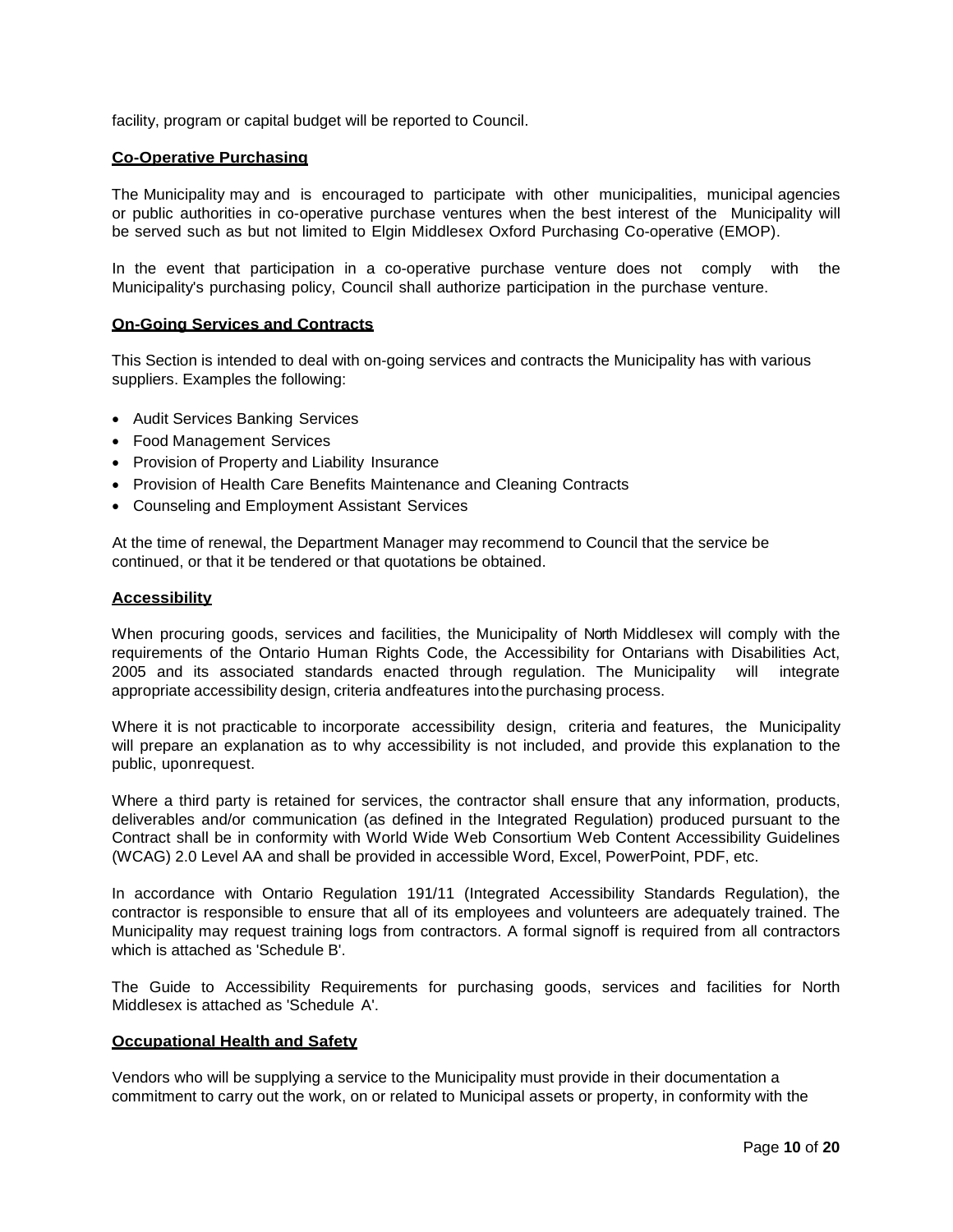Occupational Health and Safety Act and any other related applicable legislation and regulations.

#### <span id="page-10-0"></span>**Insurance and Workplace Safety and Insurance Board (WSIB)**

All vendors who supply services to North Middlesex shall, before the start of work, provide proof of insurance and WSIB. General Liability amounts shall have limits no less than \$2,000,000 and will be determined by the Department Manager.

#### <span id="page-10-1"></span>**Privacy Legislation**

The Municipal Freedom of Information and Protection of Privacy Act (MFIPPA) makes public bodies accountable to the public and responsible to protect personal privacy. The privacy legislation stipulates a right of access to records held by public bodies and regulates how public bodies manage personal information collected. All correspondence, documentation, and information provided to the Municipality by any proponent in connection with the respective request for procurement will become the property of the Municipality. All documentation relating to a request for procurement not identified as confidential is subject to MFIPPA and may be released, pursuant to the Act. At a minimum, the Proponent's name and total bid amount will be made publically available upon request.

Individuals engaged in Supply Chain Activities on behalf of the Municipality should be aware of the implications of the Freedom of Information (FOI) requirements of MFIPPA and the resulting importance of professional conduct. Freedom of Information requests can be made for information on tendering and administration of contracts. Proponents must identify in their submission material, any scientific, technical, commercial, proprietary or similar confidential information, the disclosure of which would cause them harm.

In some cases, successful bidders may be required access to work on the Municipality premises, or acquire and be exposed to confidential information in the custody of the municipality in order to fulfil the conditions of their procurement. In such a case, the bidder must sign a confidentiality agreement where the bidder agrees not to divulge any personal information without the explicit consent of the Municipality.

#### <span id="page-10-2"></span>**Bid Dispute Resolution**

To maintain the integrity of the process, bidders who believe they have been treated unfairly can make this known by contacting the Municipality's Treasure prior to the award of the contract. Disputes shall be resolved as follows:

- a) A meeting between the bidder and the Treasurer;
- b) If (a) does not lead to a resolution between the bidder and the Municipality, the bidder may appeal the decision to the CAO.

If (b) does not lead to a resolution between the bidder and the Municipality, the bidder may appeal the decision to Council. Municipal Council's decision is final.

#### <span id="page-10-3"></span>**8. Participation of Elected Officials in the Procurement Process:**

I. Elected Officials may participate in the procurement process in the narrowly defined circumstances as described for specific procurement projects that is identified by Council.

II. And/ or elected officials may participate as members of a steering committee for significant procurement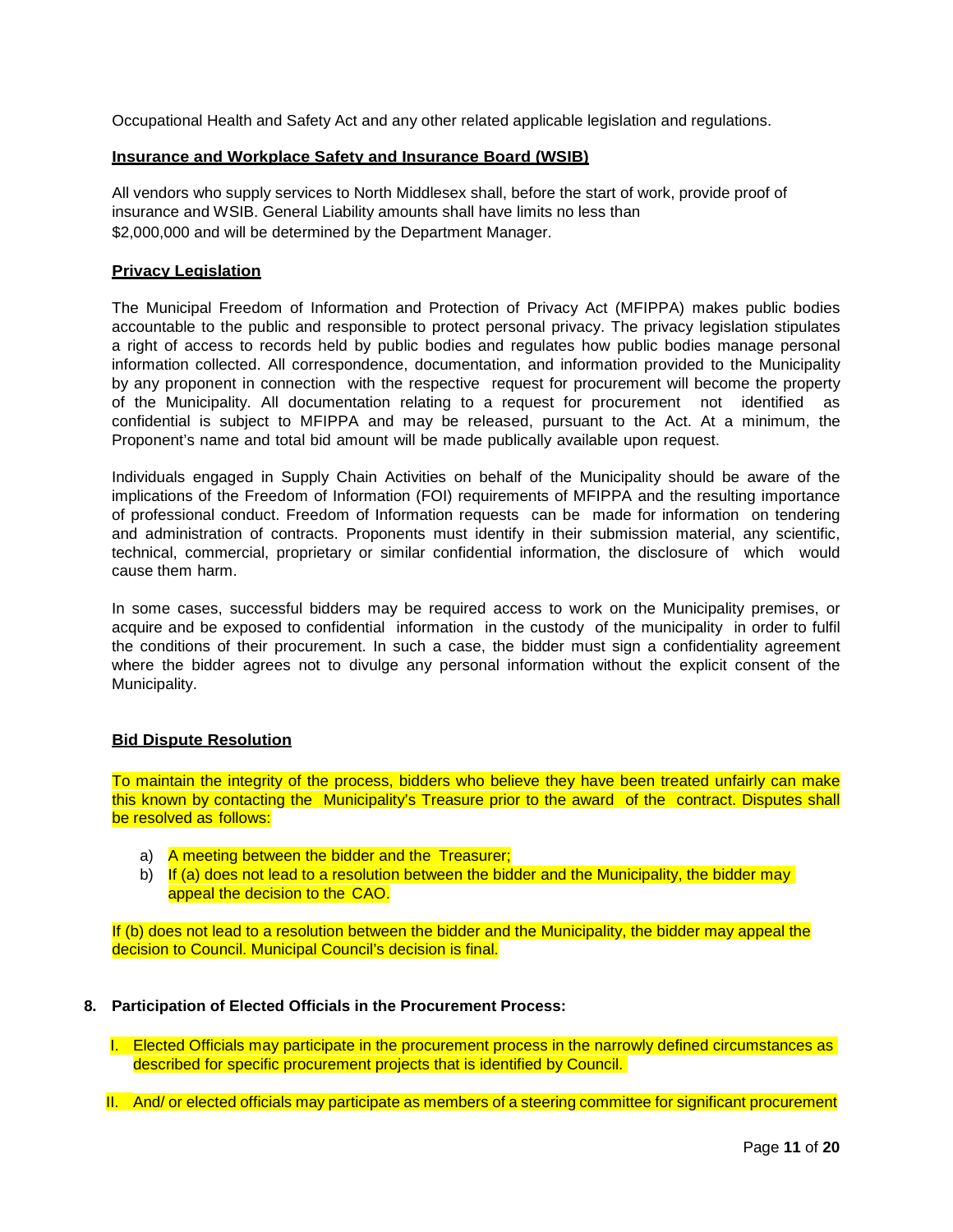#### projects identified by Council.

When Council identifies a significant procurement project for which elected officials are to participate as members of a steering committee, Council will also address the following issues:

- a) The extent of the elected officials' involvement in the procurement process to ensure that they are able to provide input prior to the issuance of the procurement documents and to oversee the procurement process, but not function in a decision making capacity;
- b) The selection of elected officials who are able to comply with provisions of *Conflicts of Interest* and who do not otherwise have a perceived or actual conflict of interest that would impair their ability to be impartial; and
- c) The number of elected officials to participate.
- III. Elected Officials may not participate in the procurement process where they are required to be in an evaluation capacity.

#### <span id="page-11-0"></span>**9. Conflicts of Interest:**

Employees of the Municipality shall not have a pecuniary interest, either directly or indirectly, in any Contract or with any person acting for the supply of Goods and/or Services or Contract for which the Municipality pays or is liable, directly or indirectly to pay unless such interest has been declared pursuant to the Code of Conduct Policy, as amended or replaced from time to time.

Employees of the Municipality are required to declare any pecuniary interest, either direct or indirect, in writing to CAO indicating the specific nature of the conflict.

Elected Officials are required to declare any pecuniary interest direct or indirect, and its general nature, which may result in a conflict of interest pursuant to the Municipal Conflict of Interest Act and the member of Council shall otherwise comply with that Act.

Any Contract with the Municipality may be voided in which a member of Council or any employee of the Municipality has an undeclared direct or indirect pecuniary interest.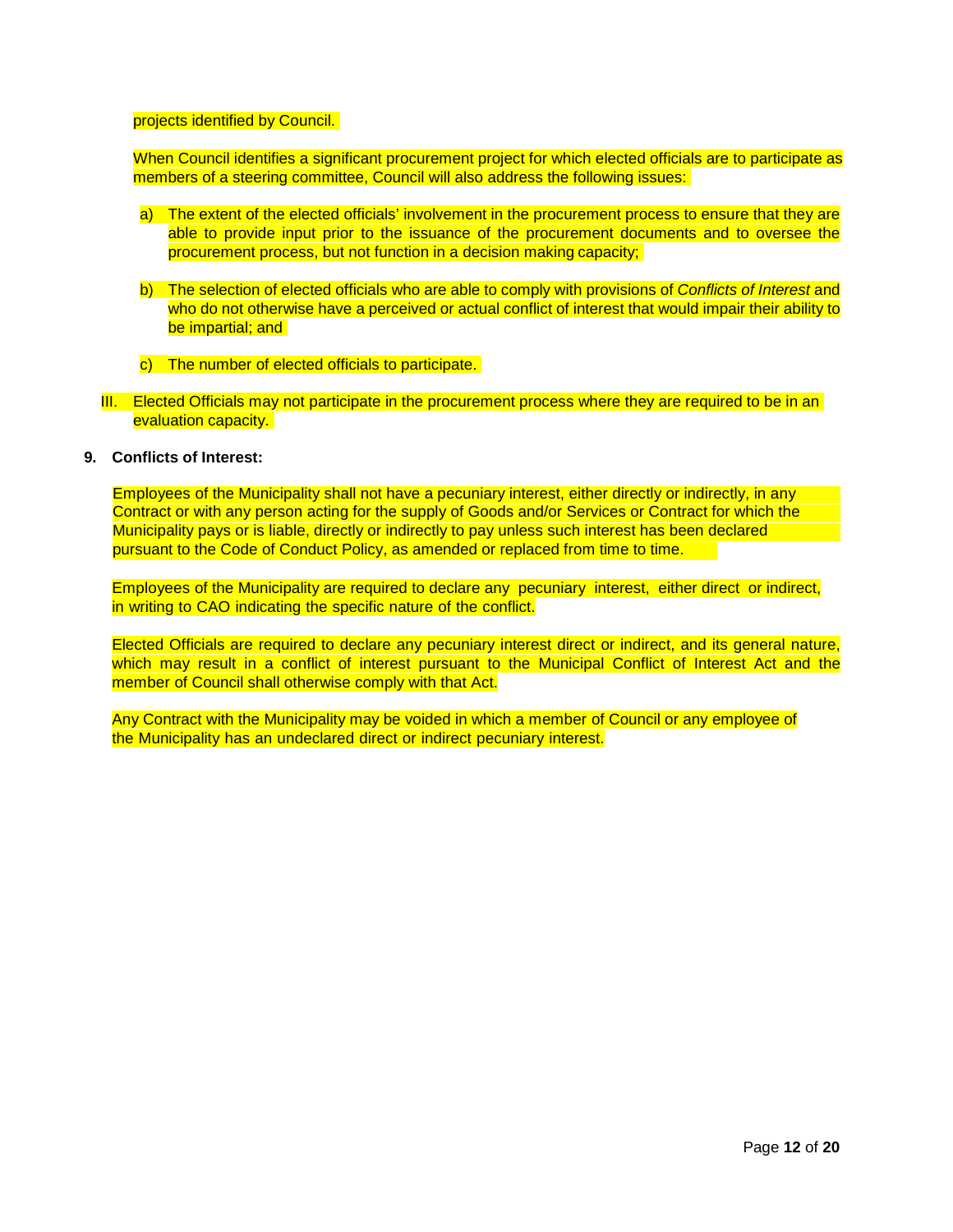# **Schedule "A"**

Guide to Accessibility Requirements

<span id="page-12-0"></span>For Purchasing Goods, Services and Facilities forthe Municipality of North Middlesex

Integrated Accessibility Standards Regulation-Ontario Regulation 191/11madeunderthe Accessibilityfor OntarianswithDisabilities Act,2005 (AODA)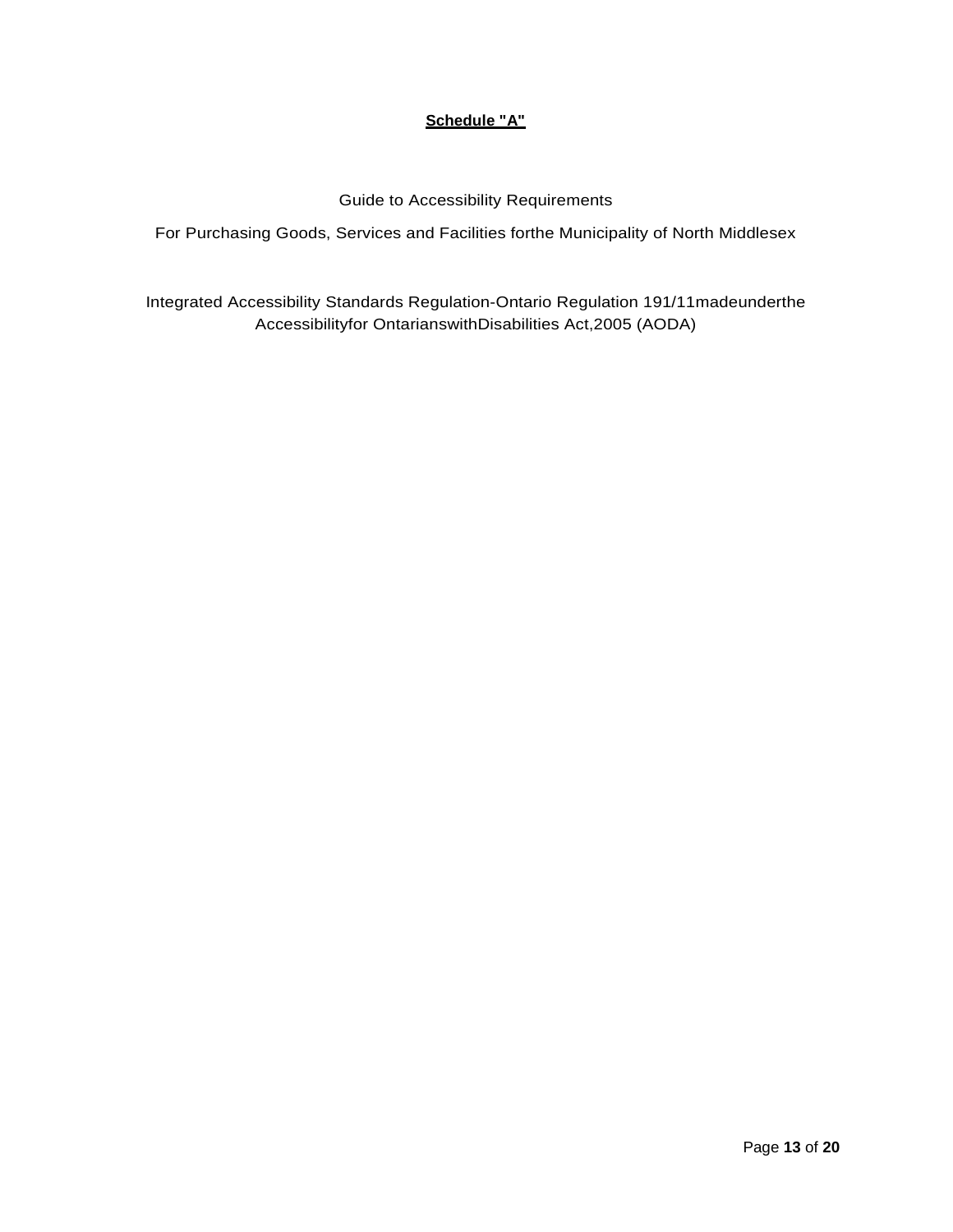"One in seven people in Ontario have a disability. Over the next 20 years, that number will rise as the population ages".

**Source**: Ministry of Community and Social Services, Making Ontario Accessible

# **What is my responsibilityas an employee of the Municipality of North Middlesex?**

Your responsibility as an employee of the Municipality of North Middlesex is to incorporate accessibility criteria and features when purchasing goods, services or facilities and when designing, procuring or acquiring self-service kiosks. This is in accordance with section 5 and 6 of the Integrated Accessibility Standards Regulation (Ontario Regulation 191/11).

Goods, services or facilities that are not accessible, may deny people the opportunity to become employees, service users or engaged citizens!

Whether purchasing computers, office equipment, self-service kiosks, renovating a building, purchasing a facility, etc.....accessibility criteria must be considered.

"70 % of disabilities are non-visible".

Source: MinistryofCommunity and SocialServices, Making Ontario Accessible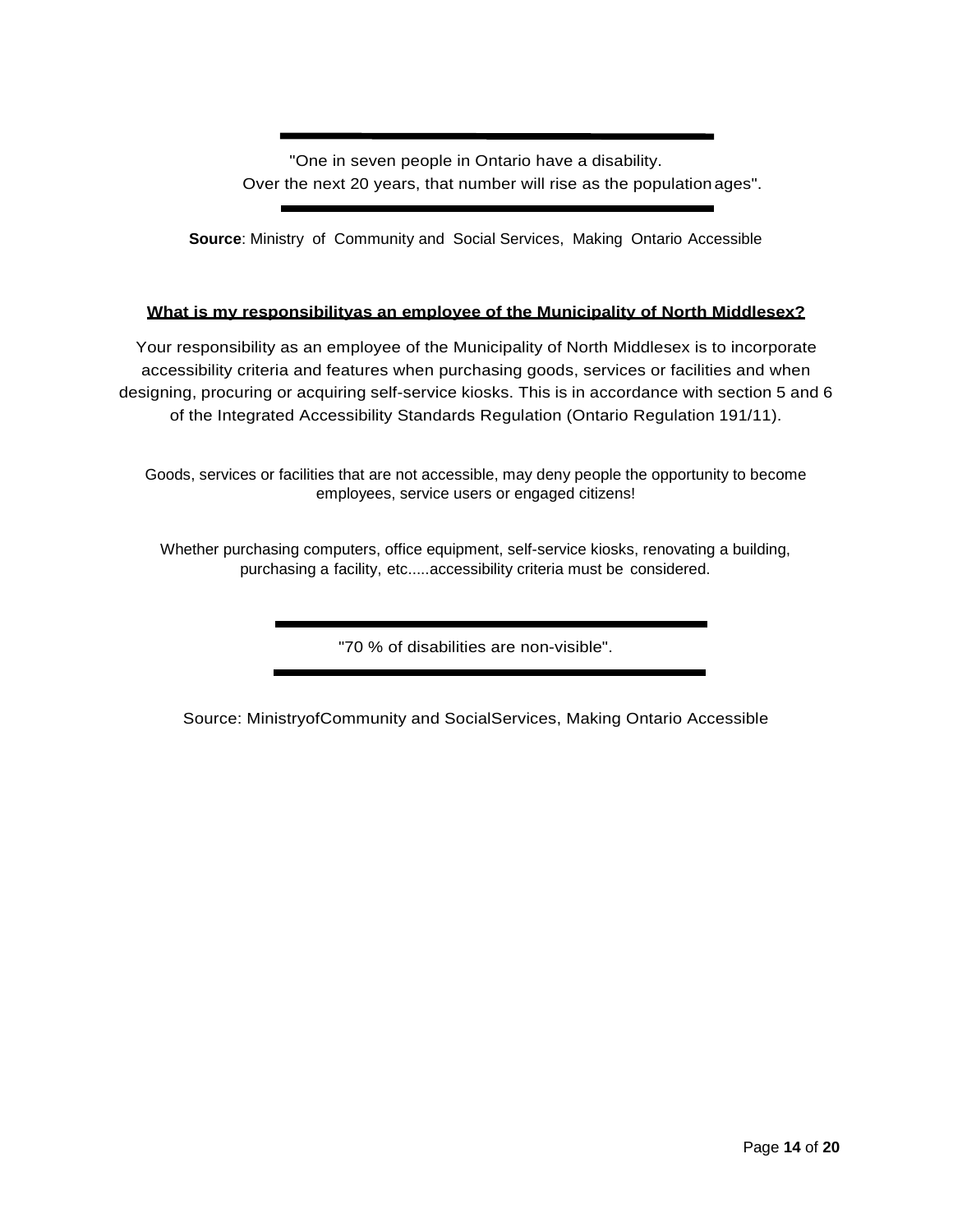# **What are disabilities and barriers?**

Sometimes when people think of disabilities, they usually think about someone who is using a wheelchair; however, there are many other disabilities and barriers to participation that are both visible andnon- visible.

Accessibility for Ontarians with Disabilities Act definitions:

# **Disability:**

- 1. any degree of physical disability, infirmity, malformation or disfigurement that is caused by bodily injury, birth defect or illness and, without limiting the generality of the foregoing, includes diabetes mellitus, epilepsy, a brain injury, any degree of paralysis, amputation, lack of physical co-ordination, blindness or visual impediment, deafness or hearing impediment, muteness or speech impediment, or physical reliance on a guide dog or other animal or on a wheelchair or other remedial appliance ordevice,
- 2. a condition of mental impairment or a developmental disability,
- 3. a learning disability, or a dysfunction in one or more of the processes involved in understanding or usingsymbols or spokenlanguage,
- 4. a mental disorder, or
- *5.* an injury or disability for which benefits were claimed or received under the insurance plan established underthe*WorkplaceSafetyand Insurance Act, 1997*

## **Barrier:**

Anything that prevents a person with a disability from fully participating in all aspects of society because of his or her disability, including a physical barrier, an architectural barrier, an information or communications barrier, an attitudinal barrier, a technological barrier, a policy or practice, ("obstacle")

# **Accessibility:**

A general term used to describe the degree of ease that something (e.g. device, service environment) can be used and enjoyed by persons with a disability. The term implies conscious planning, design and/or effort to ensure it is barrier-free to persons with a disability, and by extension, highly usable and practical for the general population as well.

# **Before you purchase...ask yourself:**

- Can a person with a disability use this good, service or facility?
- What are the barriers?
- Can someone with a disability use the facility you are planning to acquire, as easily as a person without a disability?
- Will the good, service orfacility adapt to the needs of an individual with a disability?
- Will the good, service or facility be used by members of the public or by employees?
- What are the appropriate accessibility criteria and how can they be incorporated into the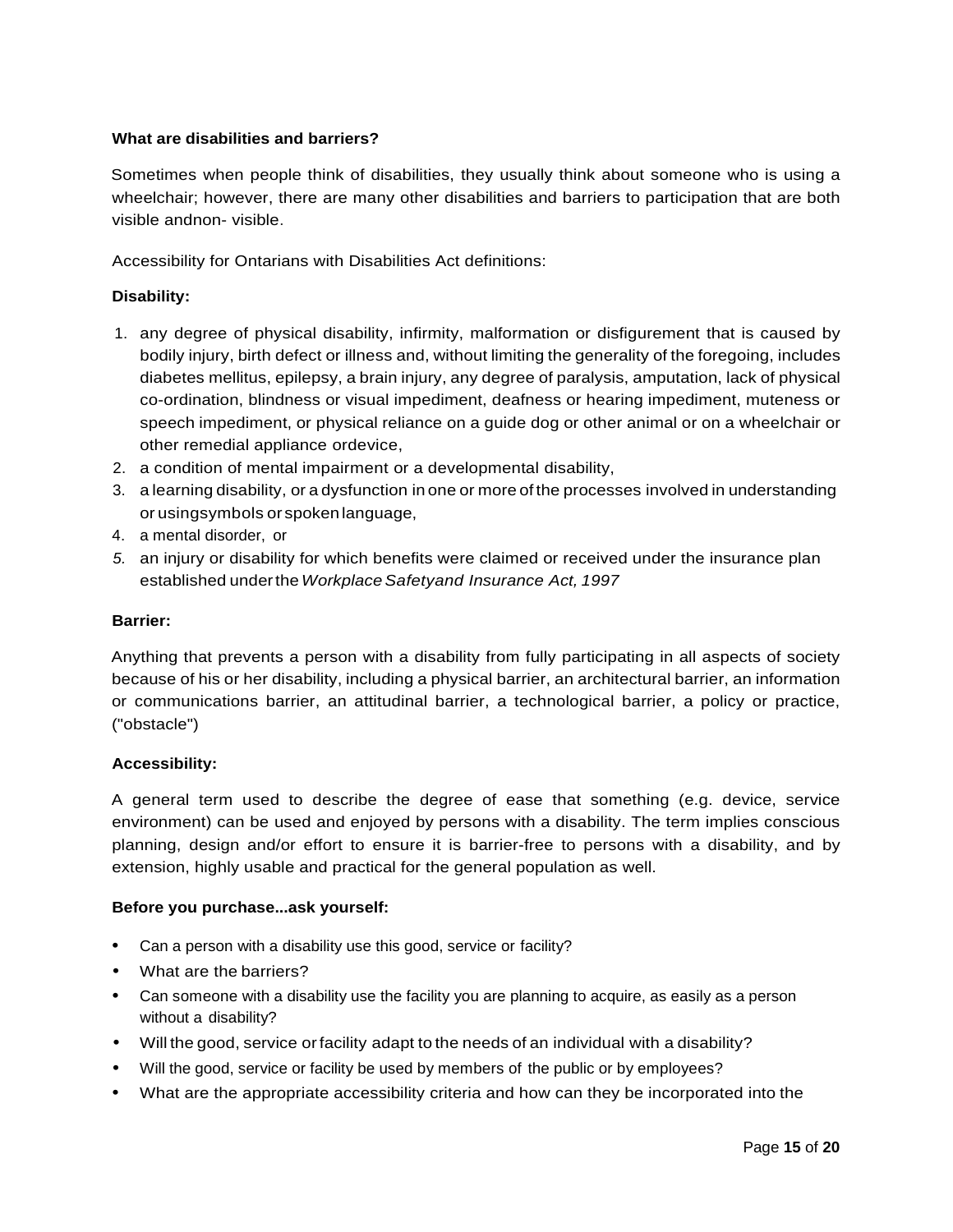procurement process?

- Does the product meet ergonomic standards and can it be customized to meet a variety of needs?
- Are your brochures, handouts and information accessible for people with visual impairments or a learning disability?

#### **Some criteria to consider when purchasing services:**

- Has the service provider provided their staff with accessible customer service training, as required under the Accessible Customer Service Standard?
- Can the service provider accommodate the needs of people of all abilities?
- Will the company use accessible signage, audio and/or print materials?
- Does the company have an accessible website?
- Can the service provider accommodate the needs of people of all abilities?

#### **Some criteria to consider when purchasing facilities:**

- Can someone using a mobility aid, like a wheelchair or walker get around the facility?
- Are signs placed at an accessible height?
- Is a ramp provided to the main entrance? Or are there only stairs?
- Is there enough accessible parking?
- Are there accessible washrooms?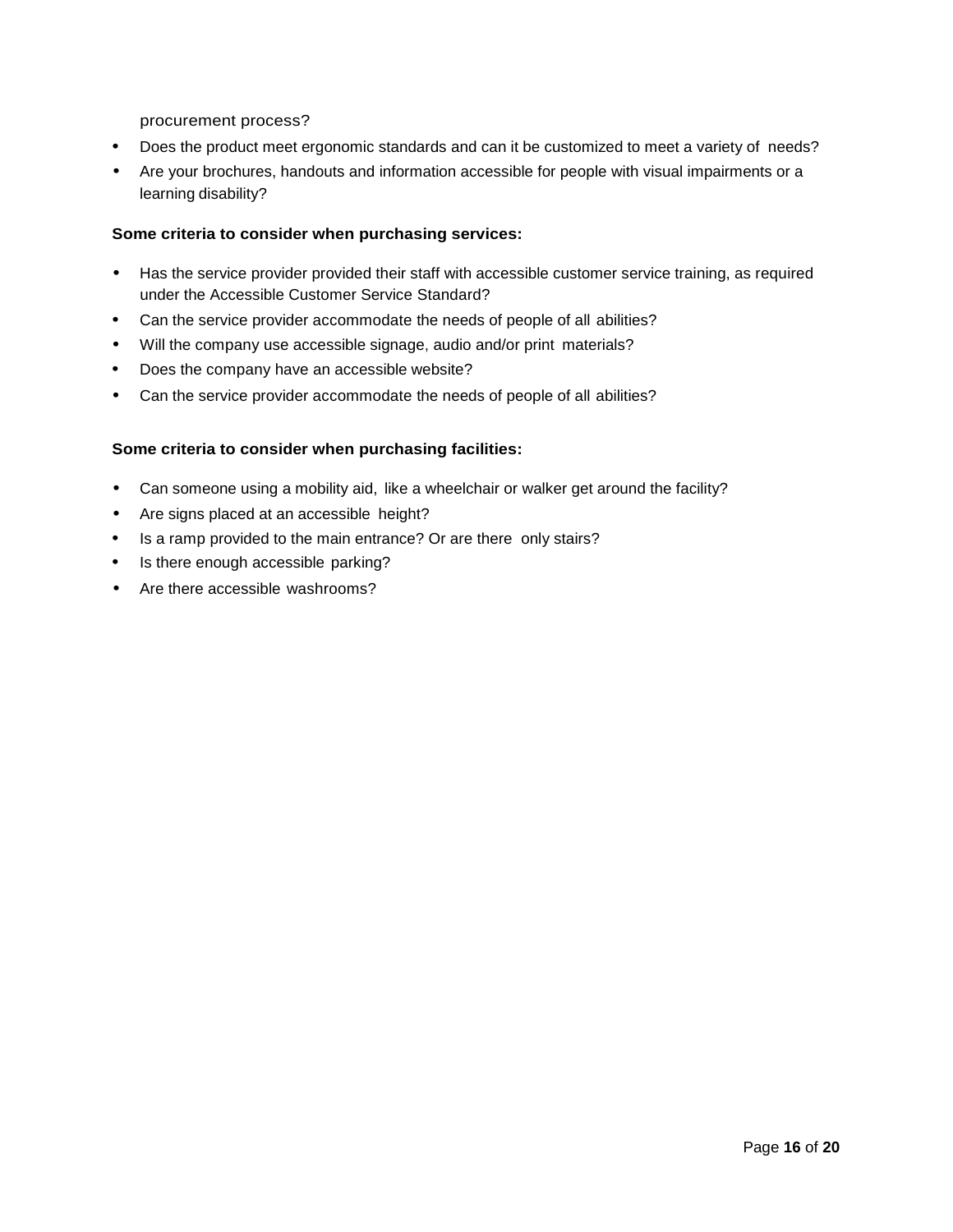Give yourself time to make a purchase. Sometimes finding the right accessible good, service or facility takes time.

## **What if I can't find an accessible option?**

If you can't find a good, service or facility that meets your needs, look for ways to make it more accessible. If someone asks, you must explain why the option you chose isn't accessible

If you determine that it is technically infeasible, or not "practicable" to incorporate accessibility criteria and features, fill out Form A and send it to the Clerk.

#### **What resources should I consider for the built environment?**

When purchasing items related to the built environment, staff should consult the following:

- City of London Facility Accessibility Design Standard
- City of Markham -Accessibility Design Guideline
- Ontario Building Code Barrier FreeSection

#### **What about print material or online documents?**

Documents created, adapted or otherwise presented on behalf of the Municipality of North Middlesex shall be developed in accordance with the Accessible Digital Office Document manual. When posting documents on the municipal website, staff must ensure compliance with the Web Content Accessibility Guidelines.

Accessible formats may also be requested. Accessible formats include, but are not limited to: Braille, audio, plain language, accessible documents that are compatible with screen reading software.

#### **What if I'm purchasing the services of a consultant?**

Consultants who may facilitate a public open house or otherwise seek/receive feedback on behalf of the municipality shall ensure that all communication, equipment and materials take into account a person's disability so that all in attendance may participate equally as outlined in the AODA legislation. This includes but is not limited to:

- Communicate in a format that allows an individual toreceive information in an alternate format;
- Holding events in venues that are physically accessible;
- During events be prepared to provide ASL interpreter services;
- Understand emergency evacuation procedures and beready and willing to provide assistance to event.
- Ensure that the event aligns with the Municipality's Accessibility for Ontarians with Disabilities Act policies and procedures.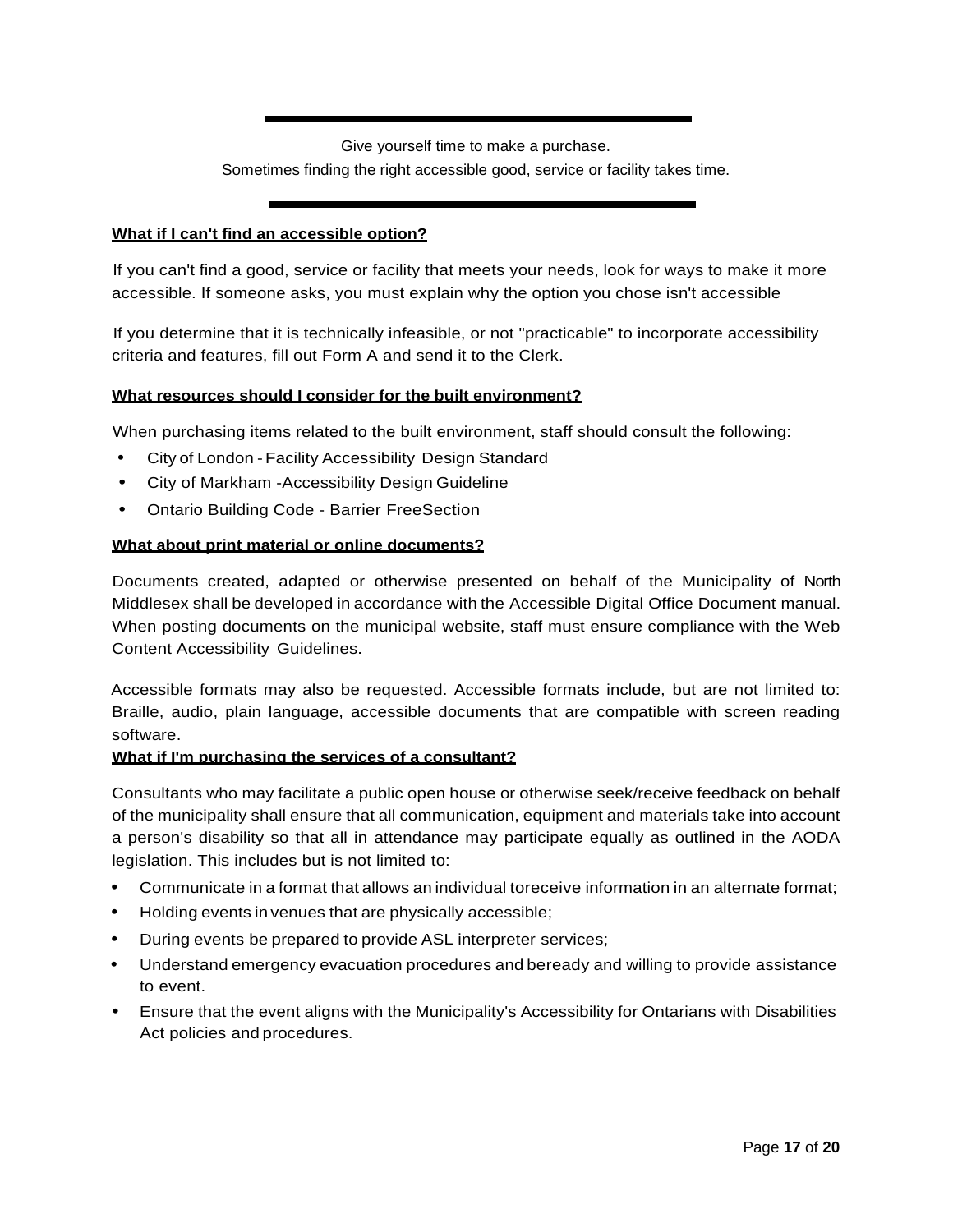# **When obtaining a third party:**

In accordance with the AODA legislation the Supplier (Third Party Provider) must ensure appropriate employees have completed thefollowing:

- Serve-Ability: Transforming Ontario's Customer Service and;
- Access Forward: Training for an Accessible Ontario

Suppliers are to ensure that training records are maintained, including dates when training is provided, the number of personnel who received training and individual training records. The suppliers are to ensure that this information is available, to the municipality at any time during the Term of the Contract.

#### **How can I make a self-serve kiosk accessible?**

The Integrated Accessibility Regulation requires that accessibility features be incorporated when designing, procuring oracquiring self-service kiosks.

A kiosk is defined in this legislation as an interactive electronic terminal, including a point-of-sale device, intended for public use that allows users to access one or more services or products or both. The vendor/supplier must demonstrate how the kiosk will comply with the Integrated Accessibility Regulation.

#### **What should I know about technology?**

Staff should demonstrate that the purchase is compliant with the Web Content Accessibility Guidelines 2.0 as per the Integrated Accessibility Regulation.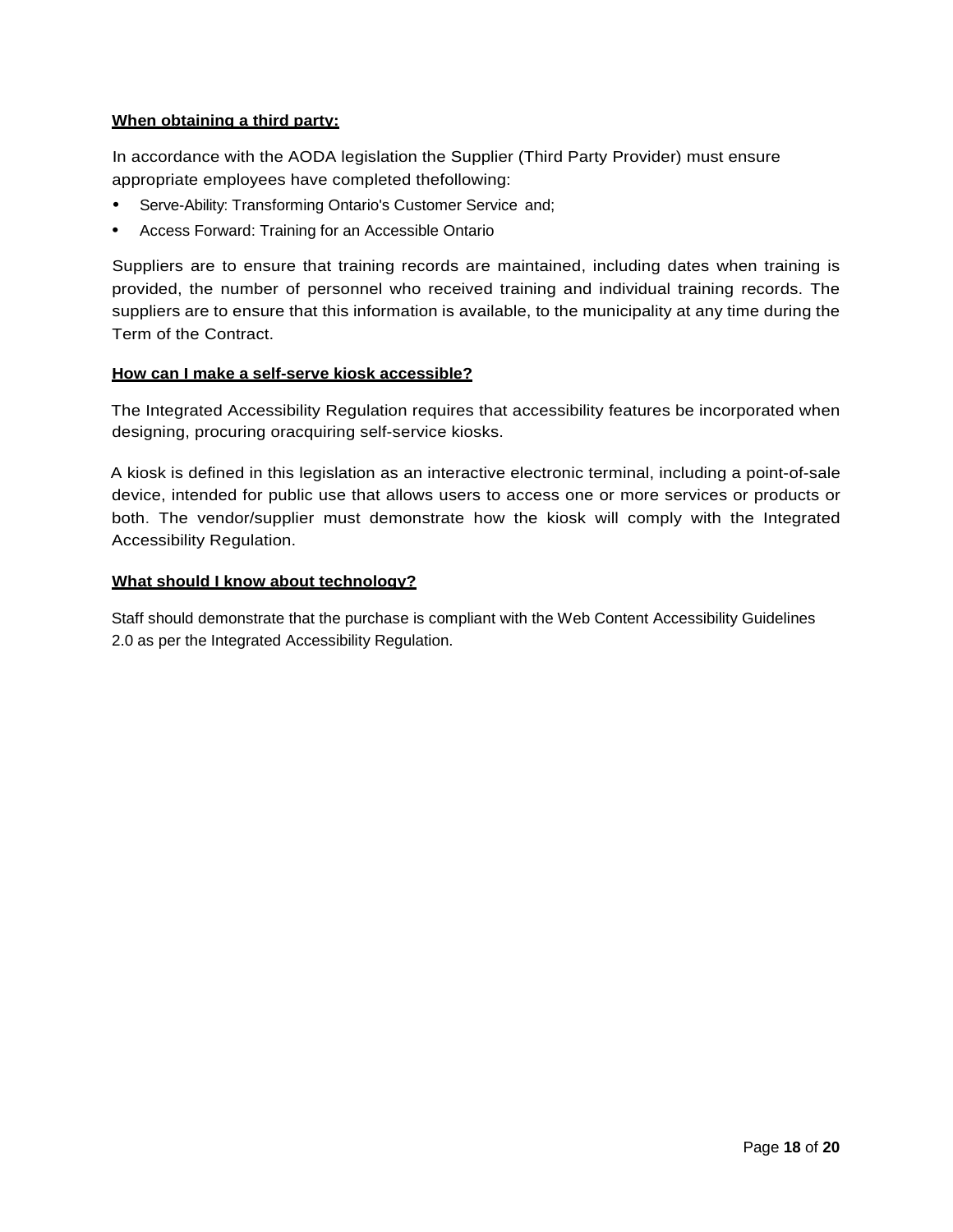For more information, staff should consult the Clerk.

For more information ....

- Learn more about the Accessibility for Ontarians with Disabilities Act at Ontario.ca/AccessON
- To learn about how to prevent barriers to accessibility in a widerange of goods, services and facilities, visitOntario.ca/pp30
- Incorporate accessibility criteria in all stages of yourprocurement practices, including writing and assessing tenders at the Centre for Excellence and Universal Design.
- Checklist to ensure your meeting is accessible.